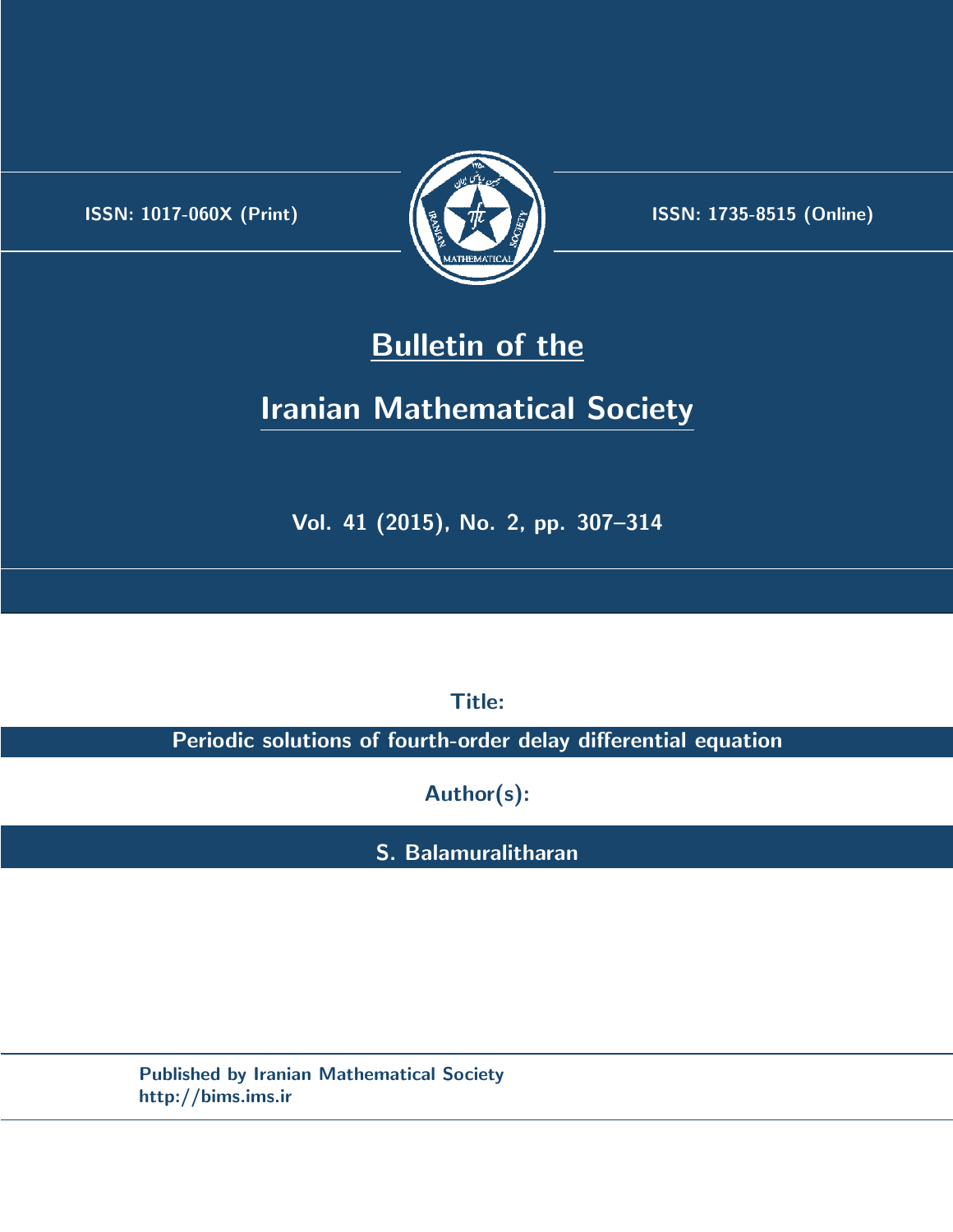Bull. Iranian Math. Soc. Vol. 41 (2015), No. 2, pp. 307–314 Online ISSN: 1735-8515

# **PERIODIC SOLUTIONS OF FOURTH-ORDER DELAY DIFFERENTIAL EQUATION**

S. BALAMURALITHARAN

(Communicated by Asadollah Aghajani)

Abstract. In this paper the periodic solutions of fourth order delay differential equation of the form

 $\dddot{x}(t) + a\dddot{x}(t) + f(\ddot{x}(t-\tau(t))) + g(\dot{x}(t-\tau(t))) + h(x(t-\tau(t))) = p(t)$ is investigated. Some new positive periodic criteria are given. **Keywords:** Fourth-order delay differential equation, periodic solutions. **MSC(2010):** Primary: 34C25; Secondary: 34K09.

## 1. **Introduction**

The periodic solutions of delay differential equation systems has attracted attention. In the literature, Banach space technique, Fredholm operator, or L-compact solution approach have been utilized to derive sufficient conditions for periodic solutions. In [\[3](#page-8-0), [13,](#page-8-1) [14](#page-8-2)], the periodic solution of delay differential equations was considered. Also, boundedness of solutions was investigated in [\[13](#page-8-1)]. Afterward, many books and papers dealt with the delay differential equations and given many results, see for example, [[1](#page-8-3), [2,](#page-8-4) [9–](#page-8-5)[12\]](#page-8-6).

On the other hand, the periodic solutions of fourth-order delay differential equations with deviating arguments has been discussed only by a few researchers. In recent years, the periodic solutions for some types of second and third-order delay differential equation with deviating argument have been investigated; see [[4–](#page-8-7)[6,](#page-8-8) [8](#page-8-9)]. Therefore the consequent problem for fourth-order delay differential equation with a deviating argument was discussed far less often. In [[12\]](#page-8-6), Sadek obtained stability and boundedness of a kind of thirdorder delay differential equation system. By using the continuation theorem of Mawhin's coincidence degree theory [[1\]](#page-8-3), we obtain some new results which extend the previous results in this content see [\[4](#page-8-7)[–8](#page-8-9)].

A priori bounds are applied for periodic solutions of a Rayleigh equation. An existence theorem for periodic solutions can be extended by means of Mawhin's

307

*⃝*c 2015 Iranian Mathematical Society

Article electronically published on April 29, 2015.

Received: 28 December 2013, Accepted: 3 February 2014.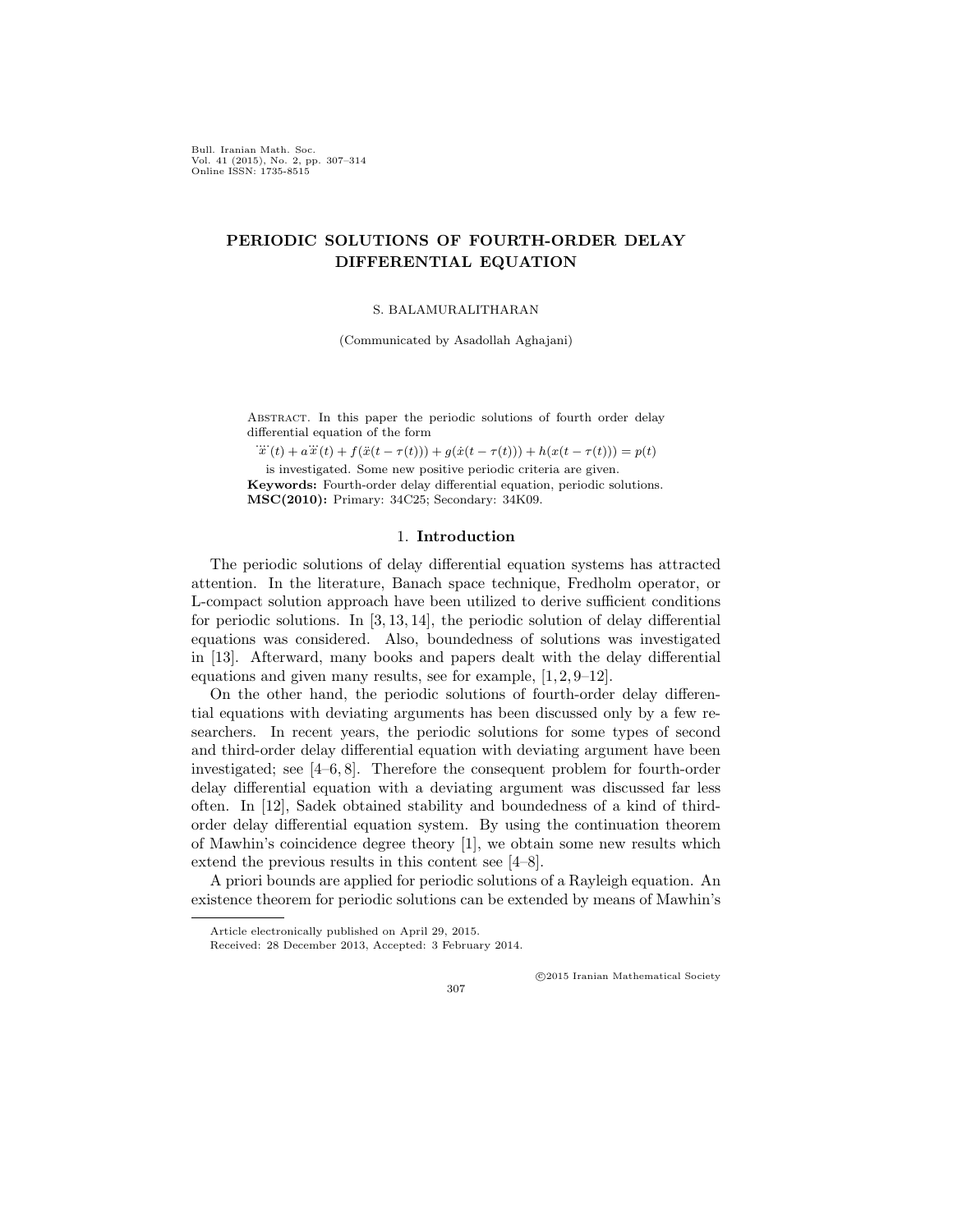continuation theorems for the differential equation

$$
\dddot{x}^*(t) + a\ddot{x}(t) + f(\ddot{x}(t)) + g(\dot{x}(t)) + h(t, x(t)) = 0
$$

where  $a > 0$  and  $f, g$ , are real continuous function defined on  $\mathbb{R}$ ; and  $h(t, x)$ are periodic with common period  $\omega$ . It is observed that once approximate a priori bounds for the periodic solutions of the equation

$$
\dddot{x}(t) + a\dddot{x}(t) + \lambda f(\ddot{x}(t)) + \lambda g(\dot{x}(t)) + h(t, x(t)) = 0
$$

are known for each  $\lambda \in (0,1)$ , then these theorems can be applied to imply the existence of periodic solutions to the equation. we will be considered with an additional delay

$$
\dddot{x}^{\cdot}(t) + a\dddot{x}^{\cdot}(t) + \lambda f(\ddot{x}(t-\tau(t))) + \lambda g(\dot{x}(t-\tau(t))) + h(x(t-\tau(t))) = \lambda p(t)
$$

where  $\tau$  and  $p(t)$  are periodic with period  $\omega$ . In this proof we consider  $\int_0^{\omega} p(t)dt \neq$ 0. For now, we define  $|p|_0 = \max_{t \in [0,\omega]} |p(t)|$ ,  $|x|_i := (\int_0^{2\pi} |x(s)|^i ds)^{1/i}$ ,  $i \ge 1$ . Now we consider  $\mu(t) = t - \tau(t)$ , then  $\mu(t)$  has inverse function *ν*. Let  $b(t) = (1 - \dot{\tau}(\nu(t)))^{-1}, \dot{\tau} < 1.$  In this paper, we first study the continuation theorem of coincidence degree theory and Banach space lemma techniques, we establish criteria for the existence of positive periodic solutions to the following fourth-order delay differential equation. The simplified model takes the form

<span id="page-2-0"></span>
$$
(1.1) \quad \dddot{x}(t) + a\dddot{x}(t) + f(\ddot{x}(t-\tau(t))) + g(\dot{x}(t-\tau(t))) + h(x(t-\tau(t))) = p(t).
$$

# 2. **Positive periodic solutions**

The main purpose of this paper is to establish the existence of positive periodic solutions to ([1.1\)](#page-2-0). An example to compute the main result is given.

We establish the lemma [2.1](#page-2-1) of existence of periodic solution based on the following three conditions.

<span id="page-2-1"></span>**Lemma 2.1.** *Let X and Z be two Banach spaces. Consider a Fredholm operator equation*

$$
(2.1) \t\t\t Lx = \lambda N(x, \lambda),
$$

*where*  $L: \text{Dom } L \cap X \to Z$  *is an operator of index zero,*  $\lambda \in (0,1)$  *is a parameter. Let P and Q denote two projectors such that*

$$
P: X \to \ker L
$$
, and  $Q: Z \to Z/ImL$ .

*Assume that*  $N : \overline{\Omega} \times (0,1) \to Z$  *is L-compact on*  $\overline{\Omega} \times (0,1)$ *, where*  $\Omega$  *is an open bounded subset in X. In addition, suppose that*

- (a) *For each*  $\lambda \in (0,1)$  *and*  $x \in \partial \Omega \cap \text{Dom } L$ ,  $Lx \neq \lambda N(x,\lambda)$
- (b) *For each*  $x \in \partial\Omega \cap \ker L$ ,  $QNx \neq 0$ ,
- $(c) \deg\{QN, \Omega \cap \text{ker}L, 0\} \neq 0.$

*Then*  $Lx = N(x, 1)$  *has at least one solution in*  $\overline{\Omega}$ *.*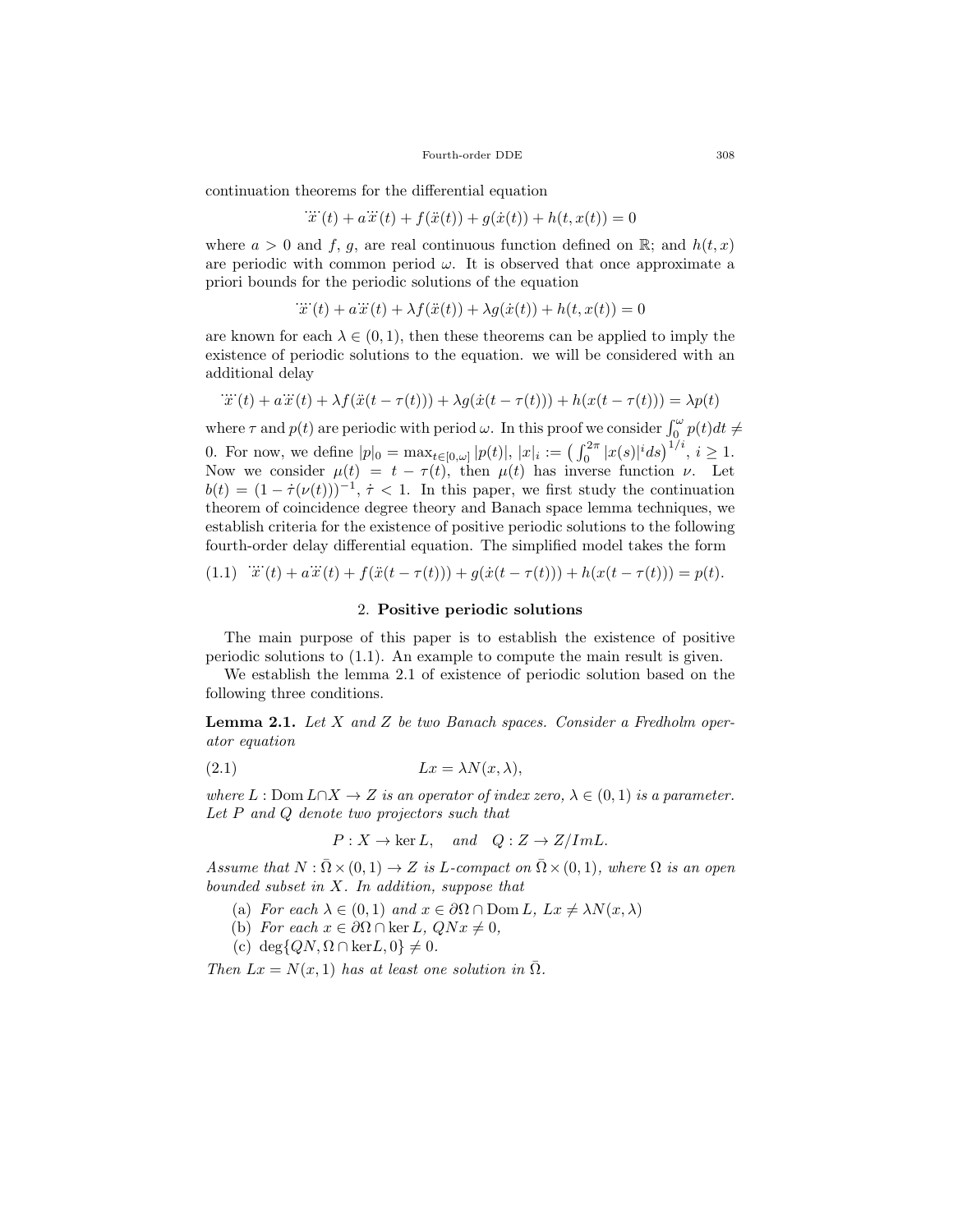An estimate of the periodic solution of the fourth order delay differential equation ([1.1](#page-2-0)) will be given in the following theorem.

<span id="page-3-2"></span>**Theorem 2.2.** *Suppose that there exist positive constants*  $\delta_1, \delta_2, \delta_3 \geq 0, K > 0$ *and D >* 0*, such that*

- $(H1)$   $|f(x)| \leq K + \delta_1 |x|$  for  $x \in \mathbb{R}$
- $(H2)$   $xg(x) > 0$  and  $|g(x)| > K + |p|_0 + \delta_1 |x|$  for  $|x| \ge D$
- $(H3)$   $x^2h(x) > 0$  and  $|h(x)| > K + |p|_0 + \delta_2|x|$  for  $|x| \ge D$
- (H4) lim*<sup>x</sup>→−∞ h*(*x*) *<sup>x</sup>*<sup>2</sup> ⩽ *δ*3*.*

*Then* [\(1.1\)](#page-2-0) *has at least one ω-periodic solution for*  $a\omega + 2\delta_1|b|_2\omega^{\frac{3}{2}} + 2\delta_2|b|_2\omega^{\frac{5}{2}}$  +  $2\omega^2(1+\omega)\delta_3 < 1$ .

*Proof.* To use Lemma [2.1](#page-2-1) for ([1.1](#page-2-0)), we take  $X = \{x \in C^3(\mathbb{R}, \mathbb{R}) : x(t + \omega) =$ *x*(*t*) for all  $t \in \mathbb{R}$ *}* and  $Z = \{z \in C(\mathbb{R}, \mathbb{R}) : z(t + \omega) = z(t)$  for all  $t \in \mathbb{R}$ *}* and denote  $|x|_0 = \max_{t \in [0,\omega]} |x(t)|$  and

*|x*<sup>|</sup>| = max{|*x*|<sub>0</sub>, |*i*<sup>*z*</sup>|<sub>0</sub>, |*i*<sup>*x*</sup>|<sub>0</sub> |*i*<sup>*x*</sup>|<sub>0</sub>}. Then *X* and *Z* are Banach spaces, with the norms *∥ · ∥* and *| · |*0, respectively. Let

$$
Lx(t) = \dddot{x}, \quad x \in X, t \in \mathbb{R};
$$
  
\n
$$
N(x(t), \lambda) = -a\dddot{x}(t) - \lambda f(\ddot{x}(t - \tau(t))) - \lambda g(\dot{x}(t - \tau(t))) - h(x(t - \tau(t)))
$$
  
\n
$$
+ \lambda p(t), \quad x \in X, t \in \mathbb{R};
$$
  
\n
$$
Px(t) = \frac{1}{\omega} \int_0^{\omega} x(t)dt, \quad Qz(t) = \frac{1}{\omega} \int_0^{\omega} z(t)dt, \quad x \in X, t \in \mathbb{R};
$$

where  $x \in X$ ,  $z \in Z$ ,  $t \in \mathbb{R}$ ,  $\lambda \in (0,1)$ .

We prove that *L* is a Fredholm mapping of index 0, that  $P: X \to \text{ker } L$  and  $Q \rightarrow Z/\text{Im } L$  are projectors, and that *N* is *L*-compact on  $\overline{\Omega}$  for any given open and bounded subset  $\Omega$  in  $X$ .

The equivalent differential equation for the operator  $Lx = \lambda N(x, \lambda), \lambda \in$  $(0, 1)$ , takes the form

<span id="page-3-0"></span>(2.2)  
\n
$$
\dddot{x}(t) + \lambda a \ddot{x}(t) + \lambda^2 f(\ddot{x}(t - \tau(t))) + \lambda^2 g(\dot{x}(t - \tau(t))) + \lambda h(x(t - \tau(t))) = \lambda^2 p(t).
$$

Let  $x \in X$  be a solution of [\(2.2\)](#page-3-0) for a certain  $\lambda \in (0,1)$ . Integrating [\(2.2](#page-3-0)) over  $[0, \omega]$ , we obtain

<span id="page-3-1"></span>(2.3)  

$$
\int_0^{\omega} \left[ \lambda^2 f(\ddot{x}(t-\tau(t))) + \lambda^2 g(\dot{x}(t-\tau(t))) + \lambda h(x(t-\tau(t))) - \lambda^2 p(t) \right] dt = 0.
$$

Thus, there is a point  $\xi \in [0, \omega]$ , such that

$$
\lambda^{2} f(\ddot{x}(\xi - \tau(\xi))) + \lambda^{2} g(\dot{x}(\xi - \tau(\xi))) + \lambda h(x(\xi - \tau(\xi))) - \lambda^{2} p(\xi) = 0
$$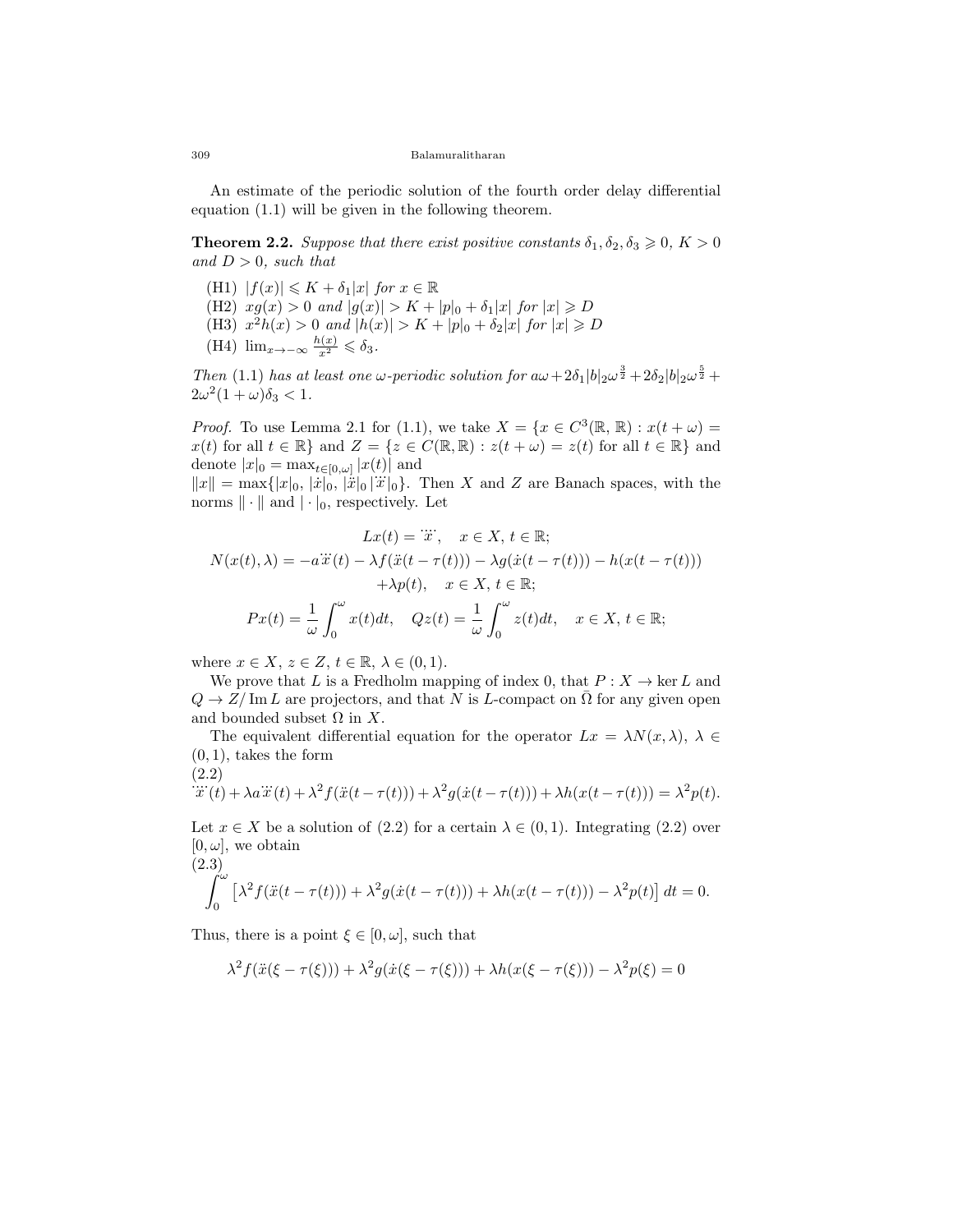and by using the condition (H1), we get

<span id="page-4-0"></span>
$$
|h(x(\xi - \tau(\xi)))| \le |f(\ddot{x}(\xi - \tau(\xi)))| + |g(\dot{x}(\xi - \tau(\xi)))| + |p(\xi)|
$$
  
\n
$$
\le K + \delta_1 |\ddot{x}(\xi - \tau(\xi))| + \delta_2 |\dot{x}(\xi - \tau(\xi))| + |p|_0
$$
  
\n
$$
\le K + |p|_0 + \delta_2 |\ddot{x}|_0 + \delta_1 |\dot{x}|_0.
$$

We will prove that there is a point  $t_0 \in [0, \omega]$  such that

<span id="page-4-3"></span>(2.5) 
$$
|x(t_0)| < |\ddot{x}|_0 + |\dot{x}|_0 + D.
$$

**Case 1:**  $\delta_1, \delta_2 = 0$ . If  $|x(\xi - \tau(\xi))| > D$ , (H1), (H2), (H3) and ([2.4](#page-4-0)) yield  $K + |p|_0 < |h(x(\xi - \tau(\xi)))| \leq K + |p|_0$ , which is a contradiction. So

$$
(2.6) \t\t\t |x(\xi - \tau(\xi))| \leq D.
$$

**Case 2:**  $\delta_1, \delta_2 > 0$ . If  $|x(\xi - \tau(\xi))| > D$ , then  $K + |p|_0 + \delta_1 |\dot{x}(\xi - \tau(\xi))|$  +  $\delta_2|x(\xi-\tau(\xi))| < |h(x(\xi-\tau(\xi)))| \leqslant K + |p|_0 + \delta_1|\ddot{x}|_0 + \delta_2|\dot{x}|_0.$  So that  $|x(\xi - \tau(\xi))| \leq |\ddot{x}|_0.$ 

Hence from  $(2.6)$  and  $(2.7)$  $(2.7)$ , we see in either case 1 or 2 that

<span id="page-4-2"></span><span id="page-4-1"></span>
$$
|x(\xi - \tau(\xi))| \leq |x|_0 + D.
$$

Let  $\xi - \tau(\xi) = 2k\pi + t_0$ , where *k* is an integer and  $t_0 \in [0, \omega]$ . Then

<span id="page-4-4"></span>
$$
|x(t_0)| = |x(\xi - \tau(\xi))| < |\ddot{x}|_0 + D.
$$

So ([2.5\)](#page-4-3) holds, and

(2.8) 
$$
|x|_0 \leq |x(t_0)| + \int_0^{\omega} |\ddot{x}(s)| ds < (\omega + 1)|\ddot{x}|_0 + D.
$$

Let  $G(\theta) = a\omega + 2\delta_1|b|_2\omega^{\frac{3}{2}} + 2\delta_2|b|_2\omega^{\frac{5}{2}} + 2\omega^2(1+\omega)(\delta_3+\theta), \theta \in [0,\infty)$ . From the assumption  $G(0) = a\omega + 2\delta_1|b|_2\omega^{\frac{3}{2}} + 2\delta_2|b|_2\omega^{\frac{5}{2}} + 2\omega^2(1+\omega)\delta_3 < 1$  and  $G(\theta)$  is continuous on  $[0, \infty)$ , we know that there must be a small constant  $\theta_0 > 0$  such that  $G(\theta) = a\omega + 2\delta_1|b|_2\omega^{\frac{3}{2}} + 2\delta_2|b|_2\omega^{\frac{5}{2}} + 2\omega^2(1+\omega)(\delta_3+\theta) < 1, \ \theta \in (0,\theta_0].$ Let  $\varepsilon = \theta_0/2$ , once we can obtain that  $a\omega + 2\delta_1|b|_2\omega^{\frac{3}{2}} + 2\delta_2|b|_2\omega^{\frac{5}{2}} + 2\omega^2(1+\omega^2)$ *ω*)( $\delta_3 + \varepsilon$ ) < 1 For such a small  $\varepsilon > 0$ , in view of assumption (*H*<sub>4</sub>), we find that there must be a constant  $\rho > D$ , which is independent of  $\lambda$  and  $x$ , such that

(2.9) 
$$
\frac{h(x)}{x^2} < (\delta_3 + \varepsilon), \text{ for } x < -\rho.
$$

Thus putting  $\Delta_1 = \{t : t \in [0, \omega], x(t - \tau(t)) > \rho\}, \Delta_2 = \{t : t \in [0, \omega], x(t - \tau(t)) > \rho\}$  $\tau(t))<-\rho\},$   $\Delta_3=\{t:t\in[0,\omega], |x(t-\tau(t))|\leqslant\rho\}$  ,  $\Delta_4=\{t:t\in[0,\omega], |x(t-\tau)|\leqslant\rho\}$  $\tau(t)$ )|  $\geq \rho$ } and  $h_{\rho} = \sup_{|x| \leq \rho} h(x)$ , we have

$$
\int_{\Delta_1} |h(t-\tau(t))|dt < \omega(\delta_1+\varepsilon)|x|_0, \int_{\Delta_2} |h(t-\tau(t))|dt < \omega(\delta_2+\varepsilon)|x|_0,
$$
  

$$
\int_{\Delta_3} |h(t-\tau(t))|dt < \omega(\delta_3+\varepsilon)|x|_0, \int_{\Delta_4} |h(t-\tau(t))|dt \le \omega h_\rho.
$$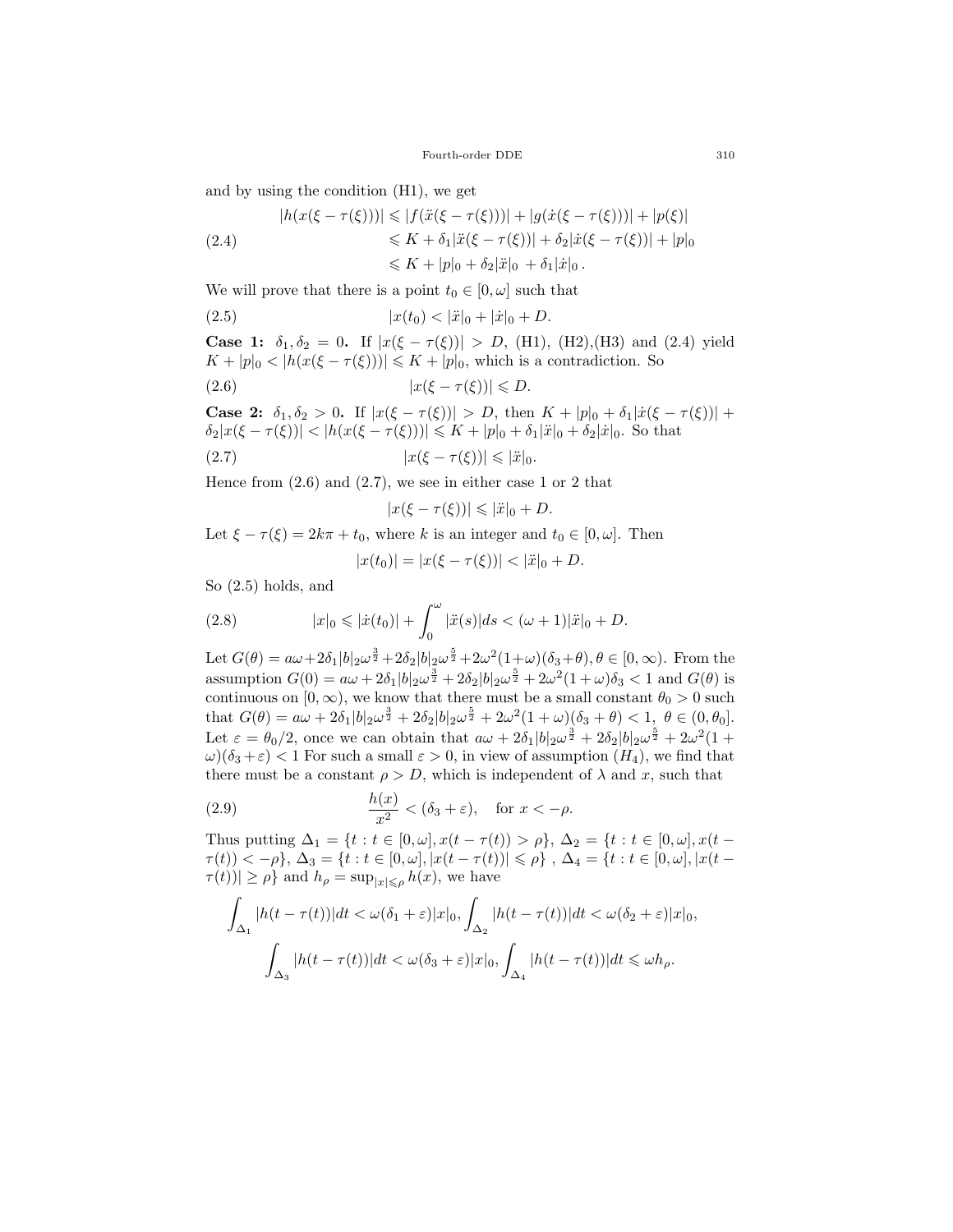From  $(2.3)$ , we get

$$
\int_0^{\omega} h(x(t - \tau(t)))dt = \Big(\int_{E_1} + \int_{E_2} + \int_{E_3} + \int_{E_4}\Big)h(x(t - \tau(t)))dt
$$
  
(2.10)  

$$
\leq \int_0^{\omega} |f(\ddot{x}(t - \tau(t)))|dt
$$
  

$$
+ \int_0^{\omega} |g(\dot{x}(t - \tau(t)))|dt + \int_0^{\omega} |h(x(t - \tau(t)))|dt + \int_0^{\omega} |p(t)|dt.
$$

That is (2.11)

$$
\int_{E_1} |h(x(t-\tau(t)))|dt \le \int_{E_2} |h(x(t-\tau(t)))|dt + \int_{E_3} |h(x(t-\tau(t)))|dt
$$

$$
+ \int_{E_4} |h(x(t-\tau(t)))|dt
$$

$$
\int_0^\omega |f(\ddot{x}(t-\tau(t)))|dt + \int_0^\omega |g(\dot{x}(t-\tau(t)))|dt + \int_0^\omega |h(x(t-\tau(t)))|dt + \omega|p|_{0}.
$$

<span id="page-5-0"></span>
$$
+\int_0^{\omega} |f(\ddot{x}(t-\tau(t)))|dt+\int_0^{\omega} |g(\dot{x}(t-\tau(t)))|dt+\int_0^{\omega} |h(x(t-\tau(t)))|dt+\omega|p|_0.
$$

Using condition (H1), we have

<span id="page-5-1"></span>
$$
\int_0^{\omega} |f(\ddot{x}(t-\tau(t)))|dt = \int_{-\tau(0)}^{\omega-\tau(\omega)} \frac{1}{1-\ddot{\tau}(\nu(s))} |f(\ddot{x}(s))|ds
$$
  
\n
$$
= \int_0^{\omega} \frac{1}{1-\ddot{\tau}(\nu(s))} |f(\ddot{x}(s)|ds
$$
  
\n
$$
\leqslant \int_0^{\omega} \frac{\delta_1}{1-\ddot{\tau}(\nu(s))} |\ddot{x}(s)|ds + \int_0^{\omega} \frac{K}{1-\ddot{\tau}(\nu(s))} ds
$$
  
\n
$$
\leqslant \delta_1 |b|_2 \Big(\int_0^{\omega} |\ddot{x}(s)|ds\Big)^{1/2} + |b|_2 K\sqrt{\omega}.
$$

Thus, by  $(2.11)$  $(2.11)$  and  $(2.12)$  $(2.12)$ , we have  $(2.13)$ 

<span id="page-5-2"></span>
$$
\int_0^{\omega} |\ddot{x}(s)|ds \le a \int_0^{\omega} |\ddot{x}(s)|ds + \int_0^{\omega} |f(\ddot{x}(t-\tau(t)))|dt + \int_0^{\omega} |g(\dot{x}(t-\tau(t)))|dt
$$

$$
+ \int_0^{\omega} |h(x(t-\tau(t)))|dt + \omega|p|_0
$$

$$
= a \int_0^{\omega} |\ddot{x}(s)|ds + \int_0^{\omega} |f(\ddot{x}(t-\tau(t)))|dt + \int_0^{\omega} |g(\dot{x}(t-\tau(t)))|dt
$$

$$
+ \left(\int_{\Delta_1} + \int_{\Delta_2} + \int_{\Delta_3} + \int_{\Delta_4}\right) |h(x(t-\tau(t)))|dt + \omega|p|_0
$$

$$
\le a\sqrt{\omega} \left(\int_0^{\omega} |\ddot{x}(s)|^2 ds\right)^{1/2} + 2\delta_1 |b|_2 \left(\int_0^{\omega} |\ddot{x}(s)|^2 ds\right)^{1/2} + 2\delta_2 |b|_2 \left(\int_0^{\omega} |\dot{x}(s)|^2 ds\right)^{1/2}
$$

$$
+ 2\omega(\delta_3 + \varepsilon)|x|_0 + 2K\sqrt{\omega}|b|_2 + 2\omega f_\rho + 2|p|_0.
$$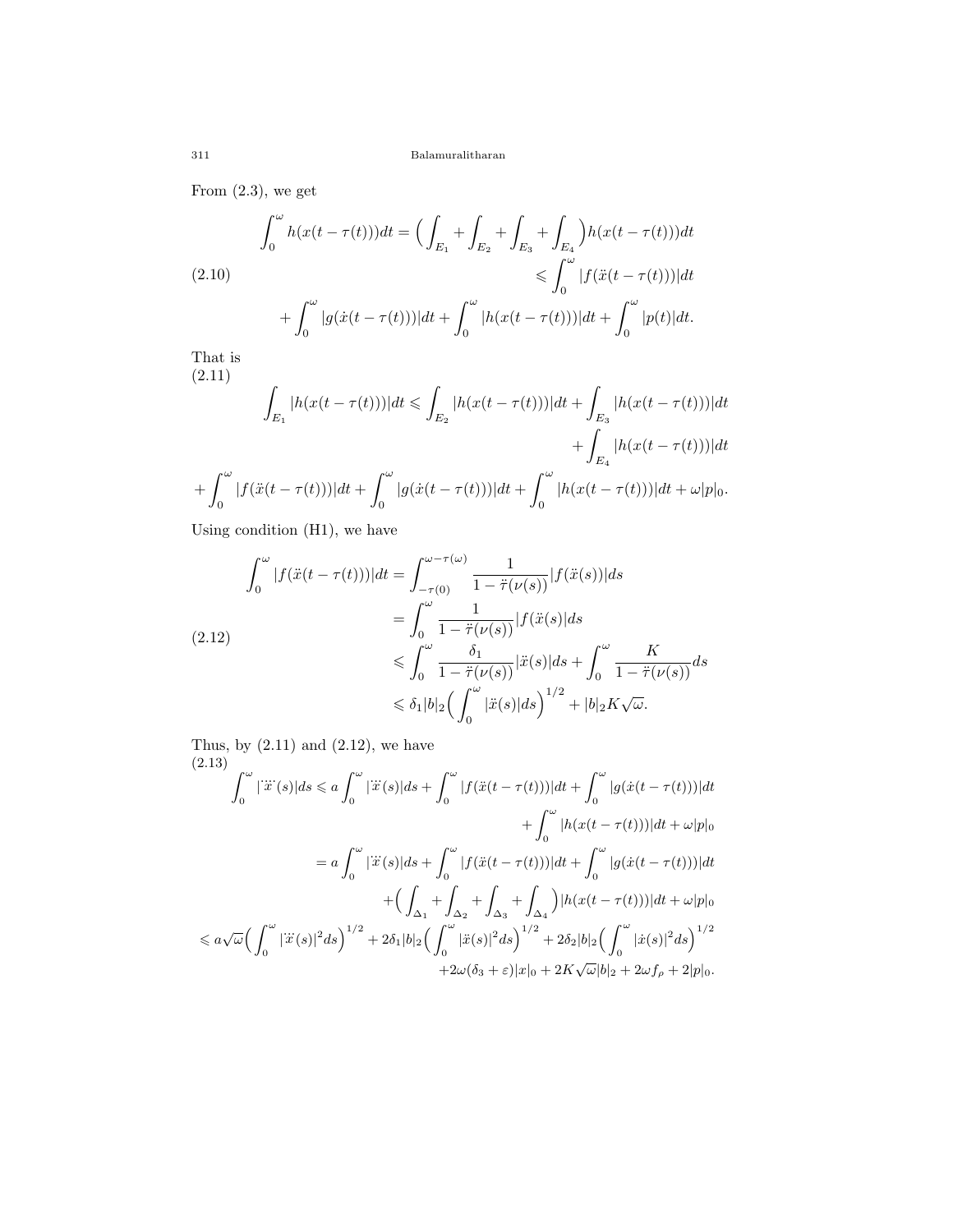Since  $x(0) = x(\omega)$ , there exists  $t_1 \in [0, \omega]$ , such that  $\ddot{x}(t_1) = 0$ , Hence for  $t \in [0, \omega],$ 

<span id="page-6-1"></span>(2.14) 
$$
|\ddot{x}|_0 \leqslant \int_0^{\omega} |\ddot{x}(t)| dt \leqslant \sqrt{\omega} \Big( \int_0^{\omega} |\ddot{x}(s)|^2 ds \Big)^{1/2},
$$

<span id="page-6-3"></span>
$$
(2.15)\qquad \Big(\int_0^\omega |\ddot{x}(s)|^2 ds\Big)^{1/2} \leqslant \sqrt{\omega}\max_{t\in[0,\omega]}|\ddot{x}(t)|\leqslant \omega\Big(\int_0^\omega |\ddot{x}(s)|^2 ds\Big)^{1/2}.
$$

Since  $x(t)$  is periodic function, for  $t \in [0, \omega]$ , we have

<span id="page-6-5"></span>(2.16) 
$$
|\dddot{x}(t)| \leqslant \int_0^{\omega} |\dddot{x}(t)| dt,
$$

<span id="page-6-0"></span>(2.17) 
$$
\left(\int_0^{\omega} |\ddot{x}(s)|^2 ds\right)^{1/2} \leq \sqrt{\omega} \max_{t \in [0,\omega]} |\dddot{x}(t)| \leq \sqrt{\omega} \int_0^{\omega} |\dddot{x}(t)| dt.
$$

Substituting  $(2.17)$  in  $(2.14)$  $(2.14)$  $(2.14)$ , we have

<span id="page-6-2"></span>(2.18) 
$$
|\ddot{x}|_0 \leqslant \omega \int_0^{\omega} |\dddot{x}(t)| dt.
$$

Substituting  $(2.18)$  in  $(2.8)$  $(2.8)$  $(2.8)$ , we get

<span id="page-6-4"></span>(2.19) 
$$
|x|_0 \leq D + \omega(1+\omega) \int_0^{\omega} |\ddot{x}(t)| dt.
$$

Substituting  $(2.15),(2.17)$  $(2.15),(2.17)$  $(2.15),(2.17)$  $(2.15),(2.17)$  and  $(2.19)$  $(2.19)$  in  $(2.13)$ , and using inequality  $(2.16)$  $(2.16)$ , it yields (2.20)

<span id="page-6-6"></span>
$$
|\dddot{x}|_0 \leqslant \int_0^{\omega} |\ddot{x}(t)| dt \leqslant \frac{2K\sqrt{\omega}|b|_2 + 2\omega h_\rho + 2\omega|p|_0 + 2\omega(\delta_2 + \varepsilon)D}{1 - a\omega - 2\delta_1|b|_2\omega^{\frac{3}{2}} - 2\delta_2|b|_2\omega^{\frac{5}{2}} - 2\omega^2(1 + \omega)(\delta_3 + \varepsilon)} \equiv A_3.
$$

Substituting  $(2.20)$  $(2.20)$  in  $(2.18)$  $(2.18)$  and  $(2.19)$ , we have

$$
(2.21) \t|x|_0 \leq D + \omega(1+\omega)A_3 \equiv A_1, \t|x|_0 \leq \omega A_3 \equiv A_2.
$$

Let  $A_0 = \max\{A_1, A_2, A_3, A_4\}$  and take  $\Omega = \{x \in X : ||x|| \leq A_0\}$ . The above bounds show that condition (*a*) of Lemma [2.1](#page-2-1) is satisfied. If  $x \in \partial\Omega \cap \ker L =$  $∂Ω ∩ ℝ$ , then *x* is a constant with  $x(t) = A_0$  or  $x(t) = -A_0$ . Then

$$
QN(x,0) = \frac{1}{\omega} \int_0^{\omega} \left[ -a\ddot{x}(t) - h(x(t-\tau(t)) \right] dt
$$

$$
= \frac{1}{\omega} \int_0^{\omega} -f(x)dt = \frac{1}{\omega} \int_0^{\omega} -fA_0 dt \neq 0
$$

Finally, consider the homotopy mapping

$$
H(x, \mu) = \mu x + \frac{1 - \mu}{\omega} \int_0^{\omega} h(x) dt, \quad \mu \in [0, 1].
$$

Since for every  $\mu \in [0,1]$  and *x* in the intersection of ker *L* and  $\partial \Omega$ , we have

$$
xH(x,\mu) = \mu x^2 + \frac{1-\mu}{\omega} \int_0^{\omega} xh(x)dt > 0,
$$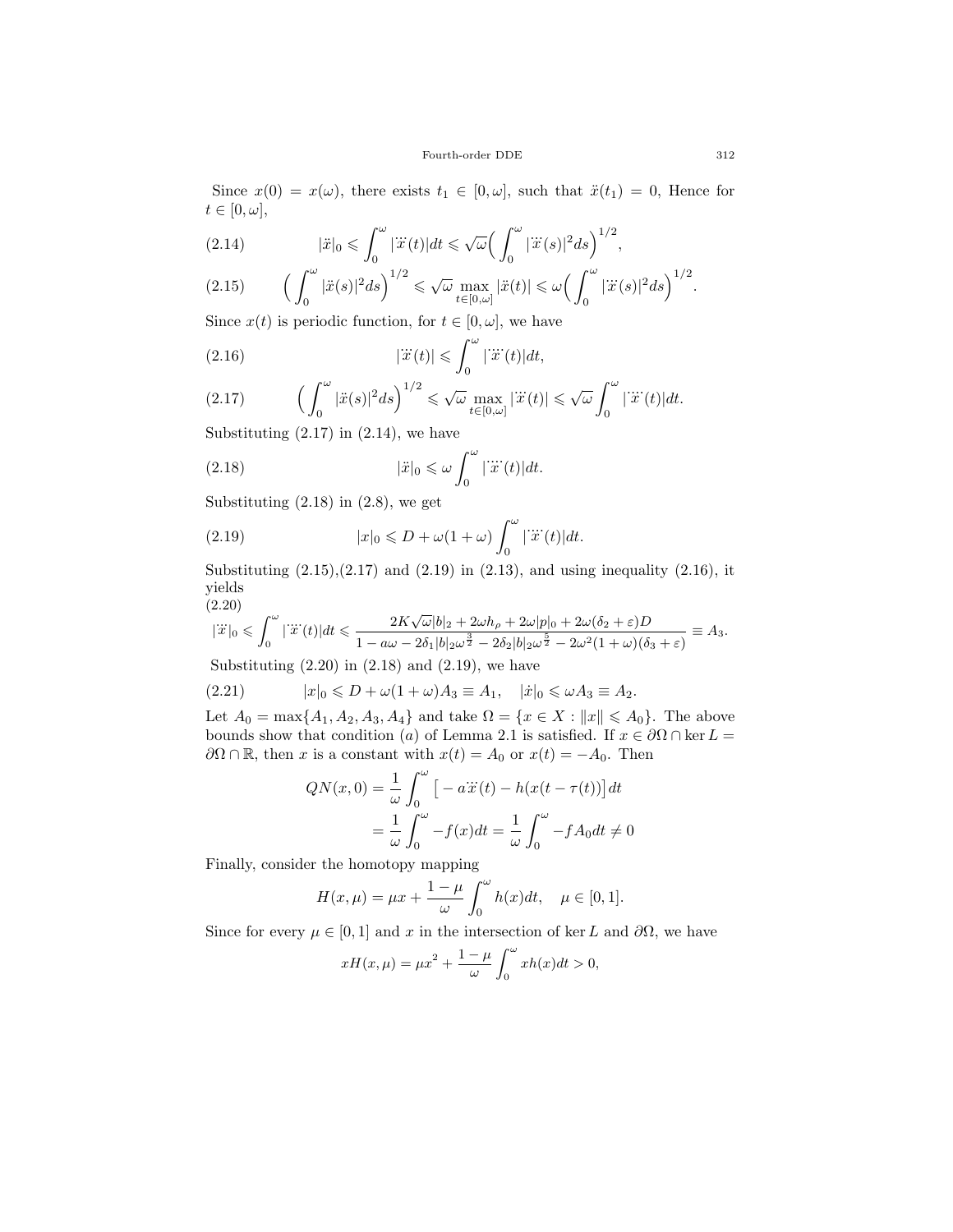313 Balamuralitharan

This continues that

$$
deg\{QN(x,0),\Omega \cap \ker L,0\} = deg\{-h(x),\Omega \cap \ker L,0\}
$$
  
= deg $\{-x,\Omega \cap \ker L,0\}$   
= deg $\{-x,\Omega \cap R,0\} \neq 0$ .

All conditions in Lemma [2.1](#page-2-1) are satisfied; therefore, [\(1.1\)](#page-2-0) has at least one solution in  $\Omega$ . The proof is complete. Now we give the examples.  $\Box$ 

**Example 1.** Consider the equation

$$
\dddot{x}(t) + \frac{1}{2\pi} \dddot{x}(t) + \frac{7}{3\pi^2} \ddot{x}(t - \sin 2t) + \frac{7}{2\pi^2} \dot{x}(t - \sin 2t) \n+ \frac{3}{2} e^{-(\dot{x}(t - \sin 2t))^2} + h(x(t - \sin 2t)) = \frac{1 + \cos 2t}{4}
$$

where  $p(t) = (1 + \cos 2t)/4$ ,  $\tau(t) = \sin 2t$ ,  $f(u) = \frac{7}{3\pi^2}u + \frac{3}{2}e^{-u^2}$ ,  $g(u) =$  $\frac{7}{2\pi^2}u + \frac{3}{2}e^{-u^2}$  and

$$
h(u) = \begin{cases} \frac{7}{3\pi^2}u + \frac{3}{2} + \cot^{-1}u, & \text{for } u > D, \\ \frac{7}{2\pi^2}u + \frac{3}{2} + \frac{\pi}{2}, & \text{for } |u| \leq D, \\ \frac{7}{3\pi^2}u - \frac{3}{2} + \cot^{-1}u, & \text{for } u < -D. \end{cases}
$$

So we can choose  $\delta_1 = \delta_2 = \delta_3 = 7/(3\pi^2)$ ,  $D = 1$ ,  $K = 1$ ,  $|p|_0 = 1/2$ ,  $|b|_2 < \sqrt{\omega}$ ,  $\omega = \pi/4$ . Therefore, the fourth order delay differential equation has at least one periodic solution.

**Example 2.** Consider the equation

$$
\dddot{x}(t) + \frac{1}{2\pi} \dddot{x}(t) + \frac{7}{3\pi^2} \ddot{x}(t - \cos 4t) + \frac{7}{2\pi^2} \dot{x}(t - \cos 4t) \n+ \frac{3}{2} e^{-(\dot{x}(t - \cos 4t))^2} + h(x(t - \cos 4t)) \n= \frac{1 + \sin 4t}{4}
$$

where  $p(t) = (1 + \sin 4t)/4$ ,  $\tau(t) = \cos 4t$ ,  $f(u) = \frac{7}{3\pi^2}u + \frac{3}{2}e^{-u^2}$ ,  $g(u) =$  $\frac{7}{2\pi^2}u + \frac{3}{2}e^{-u^2}$  and

$$
h(u) = \begin{cases} \frac{7}{3\pi^2}u + \frac{3}{2} + \tan^{-1}u, & \text{for } u > D, \\ \left(\frac{7}{2\pi^2} + \frac{3}{2} + \frac{\pi}{2}\right), & \text{for } |u| \leq D, \\ \frac{7}{3\pi^2}u - \frac{3}{2} + \tan^{-1}u, & \text{for } u < -D. \end{cases}
$$

So we can choose  $\delta_1 = \delta_2 = \delta_3 = 7/(3\pi^2)$ ,  $D = 1$ ,  $K = 1$ ,  $|p|_0 = 1/2$ ,  $|b|_2 < \sqrt{\omega}$ ,  $\omega = \pi/2$ . It is easy to verify that all the assumptions in Theorem [2.2](#page-3-2) are satisfied. This equation has a periodic solution with period  $\pi/2$ .